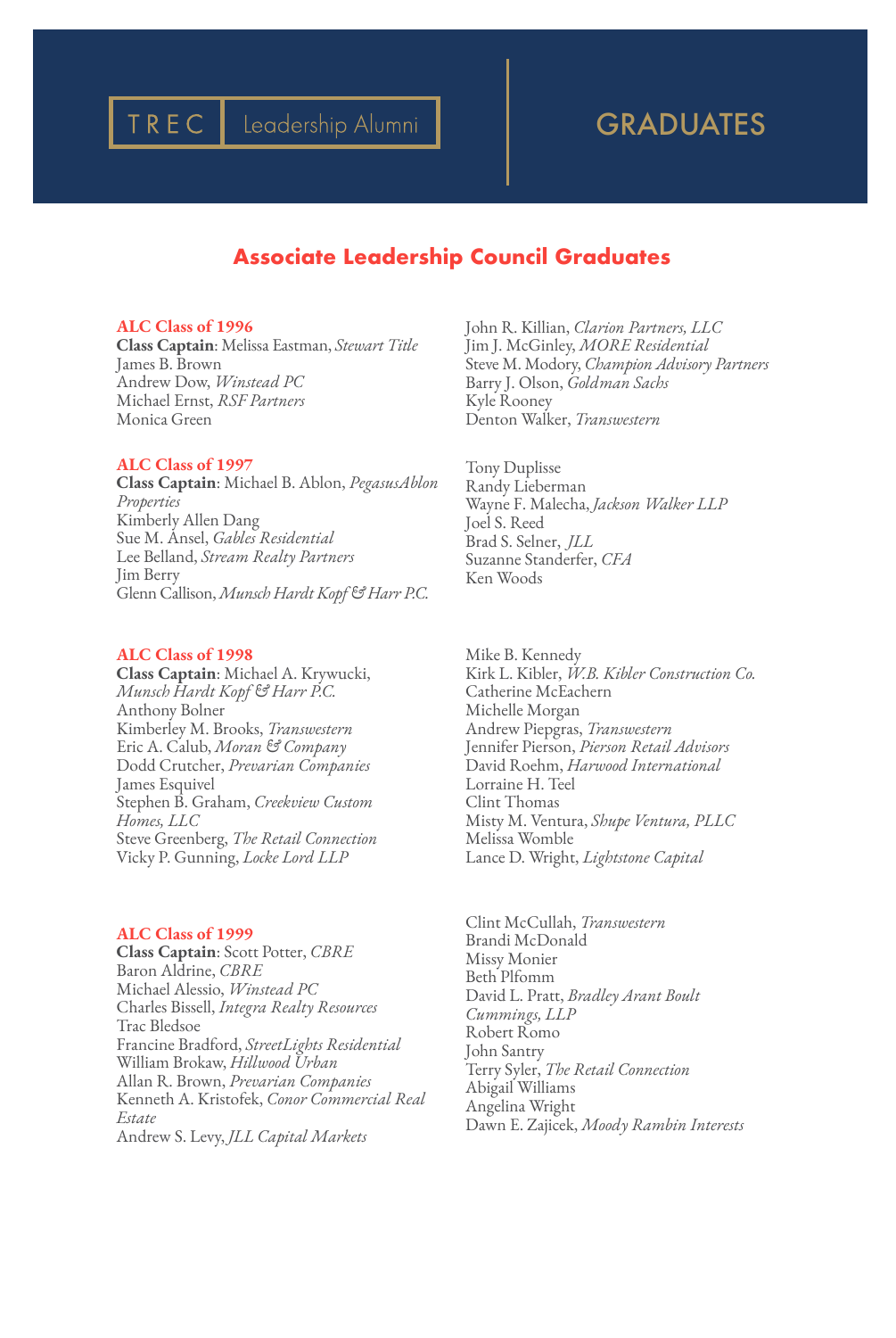# GRADUATES

# ALC Class of 2000

TREC

Class Captain: Kelley Ahrens, *CBRE* Elizabeth Bonesio Don Bouvier, *UCR Development* William B. Brown, *Granite Properties* Richie Butler, *Prescott Realty Group* Kimberly Byrum, *Zonda* Carmen Custer Craig Davis, *BBVA* Brad Enloe Anthony Fritsche Lawrence Gardner, *OMS Strategic Advisors, LLC* Brian Glaser, *Glaser Retail Partners, LLC* Will Hodges, *Cadence McShane Corporation*

Leadership Alumni

## ALC Class of 2001

Class Captain: Randy Rogers, *Tri-Tex Construction, Inc.* Howard I. Altshuler, *Weaver, LLP* Ken Bendalin, *Centennial Real Estate Company, LLC* Roger Burke Diane Chavez, *JPMorgan* Jennifer Conrad, *Corgan* Cynthia Cowen, *Cushman & Wakefield* Stephen D. Farr, *SELECT Commercial Services, LLC* David E. Gunderson, *US Freedom Capital* Gregory Hettrick, *Federal Home Loan Bank of Dallas* Kimberly Jenkins

Todd C. Howard, *t. howard and associates architects, inc. (th+a)* Matt Hudnall, *Maynard Cooper & Gale* Suzan Kedron, *Jackson Walker LLP* Elon J. Metoyer Todd Proctor Jason Pumpelly, *Cushman & Wakefield* Jerry Rasansky, *Lawyers Title Company* J. P. Rhamey Lance Sallis, *CSE Realty Partners* Michael C. Swaldi, *JLL* Sondra Teilborg Michele Wheeler, *Jackson-Shaw* Manny M. Ybarra, *Pillar Commercial*

John Liegl Greg Lovasz Andrew McCaig Walt D. Miller, *Miller, Egan, Molter & Nelson LLP* Trey Morsbach, *JLL* Doug Nash, *The Retail Connection* Renee Reagan, *Structure Tone, Inc.* Russell Reid, *Republic Title, Inc.* Miles Spencer, *Eastdil Realty* Ben Sumner Michael Svets, *Wells Fargo Bank* Richard Traynor Martha Wach, *Jones Day* Brent Walker, *High Street Capital* Todd White, *Macfarlan Capital Partners*

### ALC Class of 2002

Class Captain: Jon J. Altschuler, *Altschuler and Company* Paul Bennett, *Granite Properties* Peter H. Billipp Suzanne Brasuell, *ENTOS Design* Lynn Collins, *Rowlett Hill* Chad Cook, *Quadrant Investment Properties* Kevin Crayton, *Comerica Bank* Tony Creme, *Hillwood Properties* Mark Dempsey Julie Echols Todd Giannoble Linda S. Henry Tom Holleman

John Huff, *Duke Realty Corporation* Cris Jordan Angela M. Kelcher, *Fannie Mae* Carolyn L. King Brown, *Bryan Cave, LLP* Jason D. Leeds Gene Mason Richard Rees Jim W. Sackett, *Trammell Crow Company* David Shinnick, *Haynes and Boone, LLP* Suzy Shire Mike Silliman, *M-M Properties* Trey Smith M'Lou Taylor, *The Heritage Farmstead Museum* Monty M. Watson, *The Watson Firm*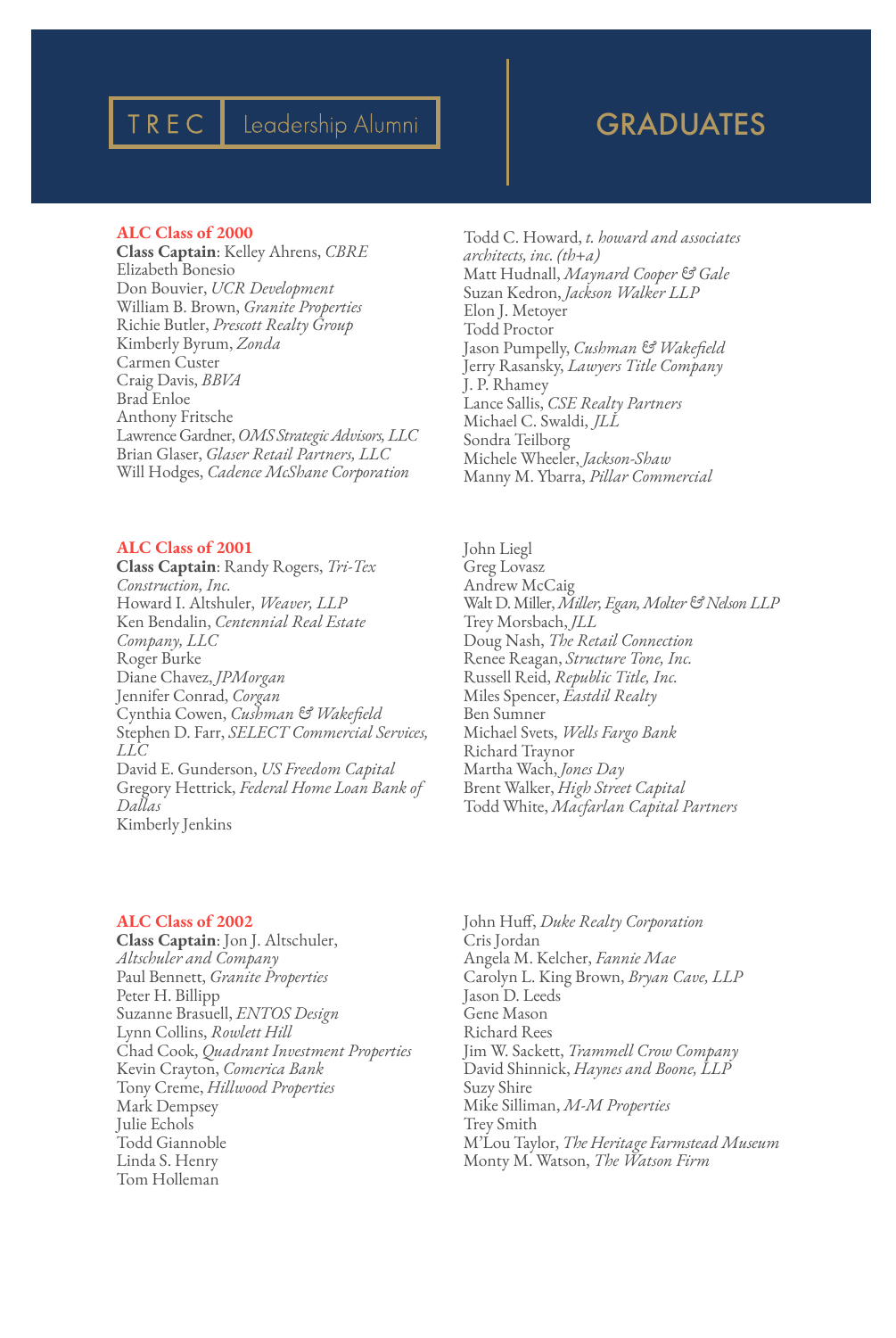# TREC | Leadership Alumni | | | GRADUATES

## ALC Class of 2003

Class Captain: Chad Schieber, *The Beck Group* Terri Anderson Lizzy Blake, *Colliers International* Robert Bode Mark Brandenburg, *JLL* Kimberly B. Burke, *Skanska USA Building* Don Byerly, *PNC Bank* Fletcher Cordell, *CBRE* McAlan Duncan, *Cross Equities, LLC* Jeff D. Eiting, *Newmark Knight Frank* Jennifer Farnell, *Jennifer B. Farnell PC* Clint Fuller, *Fuller Group Realty Advisors, LLC* J. Stephen Gossett John E. Hall Kirstin R. Hansen Braden Harmon, *Berkeley Point Capital LLC* Eric Hawk, *Archway Properties* John T. Houston Scott A. Kanaga, *GFF* JJ Leonard, *Stream Realty Partners* Jason C. Marshall, *The Marshall Firm* Jason A. Nunley Peter Read, *DPR Construction, Inc.* Demian Salmon, *Stream Realty Partners* Nita Stewart, *CBRE*

# ALC Class of 2004

Class Captain: Ashley Allen Thomas Bakewell, *StreetLights Residential* Stephen D. Bancroft, *Trammell Crow Residential* Greg Blankenship, *Truist* Alex Buecking Christe Cavaness, *Sarofim Realty Advisors* Dorcy Clark, *City of Dallas - City Staff* Jonathan Dudley, *Xceligent* Nathan Durham, *Transwestern* Fiona Forkner, *JLL* Bobby T. Jefferson, *Menyon Capital Partners* Allan S. Katz, *StratfordLand*

Clint Madison, *Cushman & Wakefield* Kevin McGovern Jim Moran, *EASTON Recruiting* Paul Moser, *Stream Realty Partners* Rick Myers, *GFF* Shelby Newton Mitch Paradise, *Paradise Development Partners* Matt Schendle, *Cushman & Wakefield* Randy Shaw, *Acuity-Associates, Inc.* Sandy Sullivan John M. Swinney John M. True, *Swift Property Company* Steve Wolff

### ALC Class of 2005

Class Captain: Rick Perdue, *Rosewood Property Company* Steve J. Aldrich, *Hillwood Properties* Blake D. Anderson, *Cushman & Wakefield* Craig Baker, *MBL Law* Kevin Bollman, *Commercial Realty Partners* Omar S. Chaudhry, *Alden Torch Financial* McKeever Darby Javier Espinoza, *Javier Espinoza Architect PLLC* Denise L. Fansler, *JLL* Brad Hannagan, *ATCAP Partners* Andrea S. Hauglie, *Beachbody* Curt Hellen, *Bob Moore Construction, Inc.*

Will Hendrickson, *Granite Properties* Darrell L. Hernandez, *UCR Development* Corey D. Hines, *Carrier* Cathy Janke, *Capital One Bank* Coe Juracek, *Crow Holdings Capital Partners, L.L.C.* Harry Lake, *Koa Partners* Pennie B. Marshall Todd Savage, *JLL Capital Markets* Trisha Trcka, *Sarofim Realty Advisors* Michael Watts, *Goldman Sachs* Bill Weinberg, *Quilling, Selander, Lownds, Winslett & Moser, P.C.* Craig Wilson, *Stream Realty Partners* John Wilson, *Republic Title, Inc.*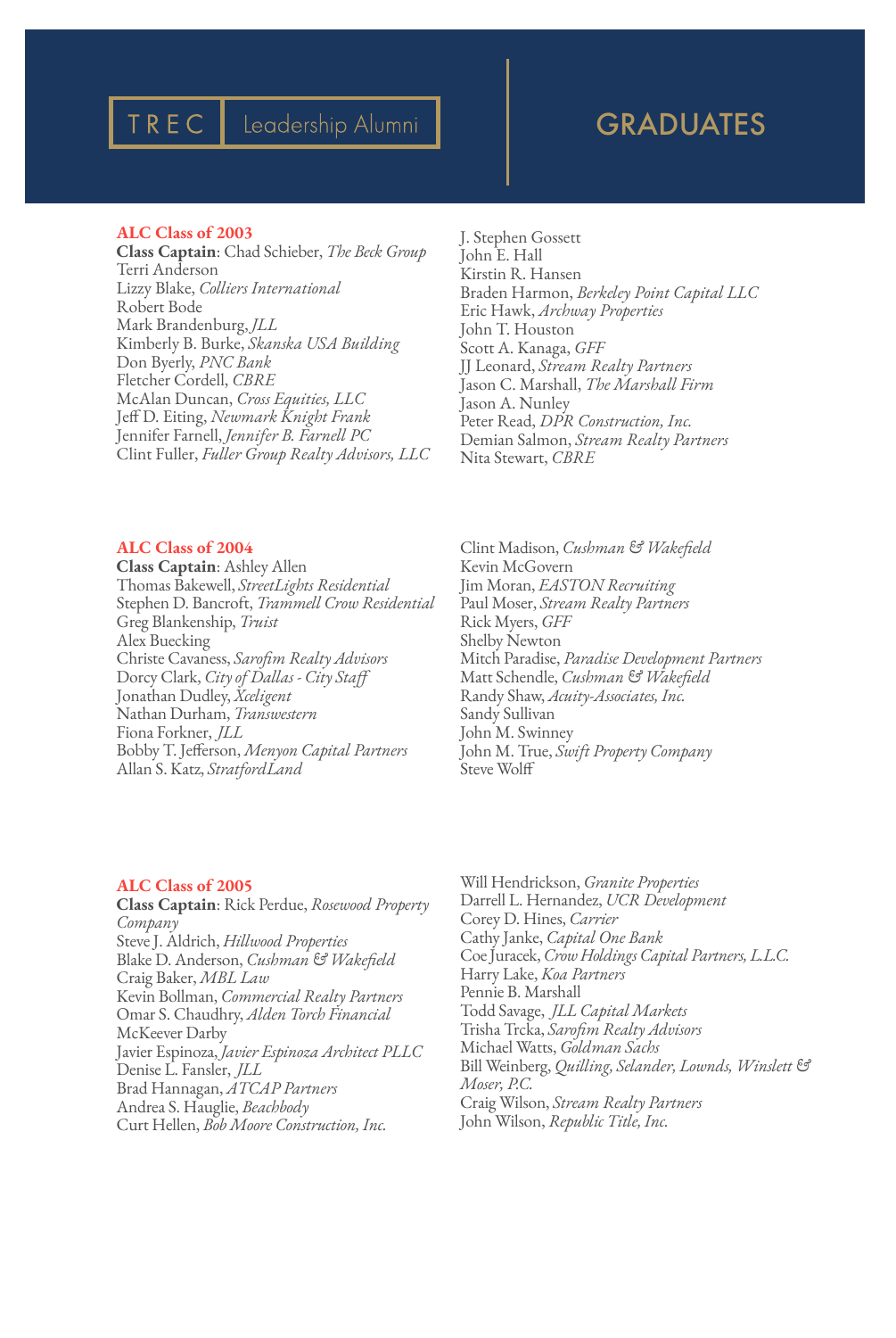# GRADUATES

## ALC Class of 2006

TREC

Class Captain: Jeff Montgomery, *Republic Title, Inc.* Rob H. Bennett, *Thackeray Partners, a Greystar Company* Brandon Chavoya, *JLL* Michael DeLier Charlie Eubanks, *Hat Creek Partners LLC* Mike W. Evans, *Regions Bank* John Fainter, *Turcotte Development* Robert Fulford, *Stream Data Centers* Bryan Garner Eric Gilbert, *Scott & Reid General Contractors* Allison Hubbard, *GFF*

ALC Class of 2007

Marissa Anderton Jeff Askew, *Hat Creek Partners LLC* Kelly Branum Leslie Carroll, *EY* Heather Douglass, *Invesco Real Estate* Benjamin Dunford Jeff Erxleben, *NorthMarq Capital* Conor Feeney Celeste Fowden, *CBRE* Ashley Frysinger Salil Gaitonde, *CMC - Commercial Realty Group* Noelle L. Garsek, *Winstead PC* Andrea H. Harrison Scott Hounsel Chad Jackson, *Alliance Residential Company*

# ALC Class of 2008

Class Captain: Anna Stroud, *Kimley-Horn* John Ahmed, *JLL Capital Markets* Seth Bame, *Indio Partners* Evan L. Beattie, *GFF* Brandon Blaser Lisa Brinser, *JE Dunn Construction* Mark Buskuhl, *HKS* Joseph Cahoon, *Southern Methodist University - Institute for Real Estate* David Craig Matt S. Enzler, *Trammell Crow Residential* Chelo Garcia Jeffrey Hendricks, *Bank of America Merrill Lynch* Burson Holman, *Granite Properties*

Angela Huston Noel Hutcheson, *Colliers International* David Kjeldgaard, *CBRE* Jeff T. Libby, *Ferguson Braswell & Fraser, PC* Trelaine Mapp, *Source Building Group, Inc* Ryan Nelson Mark Roppolo, *HFS Capital Partners* Aryn Self, *Munsch Hardt Kopf & Harr P.C.* Spence Sowa, *Clarion Partners, LLC* Aleta Stampley Josh White, *CBRE* Deren Wilcox, *McCownGordon* Susan Worrel Michael B. Yanicelli, *StreetLights Residential*

Robert Jimenez, *Granite Properties* Bryan Jones, *The Beck Group* Kevin MacKenzie, *JLL* Josh McArtor, *Eastdil Secured* Mary Miano, *G.L. Seaman & Company* Stan V. Mullikin, *Crow Holdings Capital Partners, L.L.C.* William G. Mundinger, *Crow Holdings Industrial* Michael Murphy, *AEC, Inc.* Matthew Noack Emily Owens Wyatt Russo, *The Retail Connection* Aaron Sherman, *Stillwater Capital* Will Suttle Ryan Thornton, *CBRE* Lee White, *Kaizen Development Partners (KDP)*

Terrence Maiden, *Russell Glen Company* Jeff Matthews, *Winstead PC* John McAfee Ed McGonigle, *The Beck Group* Aimee Nelson Clay B. Pulliam, *Chicago Title, NCS Dallas* Andra Schreiner Charles Scott, *Prudential Asset Resources* King Scovell, *Woodbine Development Corporation* James Sharp, *VLK Architects* Canon Shoults, *Holt Lunsford Commercial* Ana Stroud, *Kimley-Horn* Ashley Westfall Matthew Wieser, *Stream Realty Partners* Jeff Williams, *Hunt Properties, Inc.* Jonathan J. Wooton, *CBRE*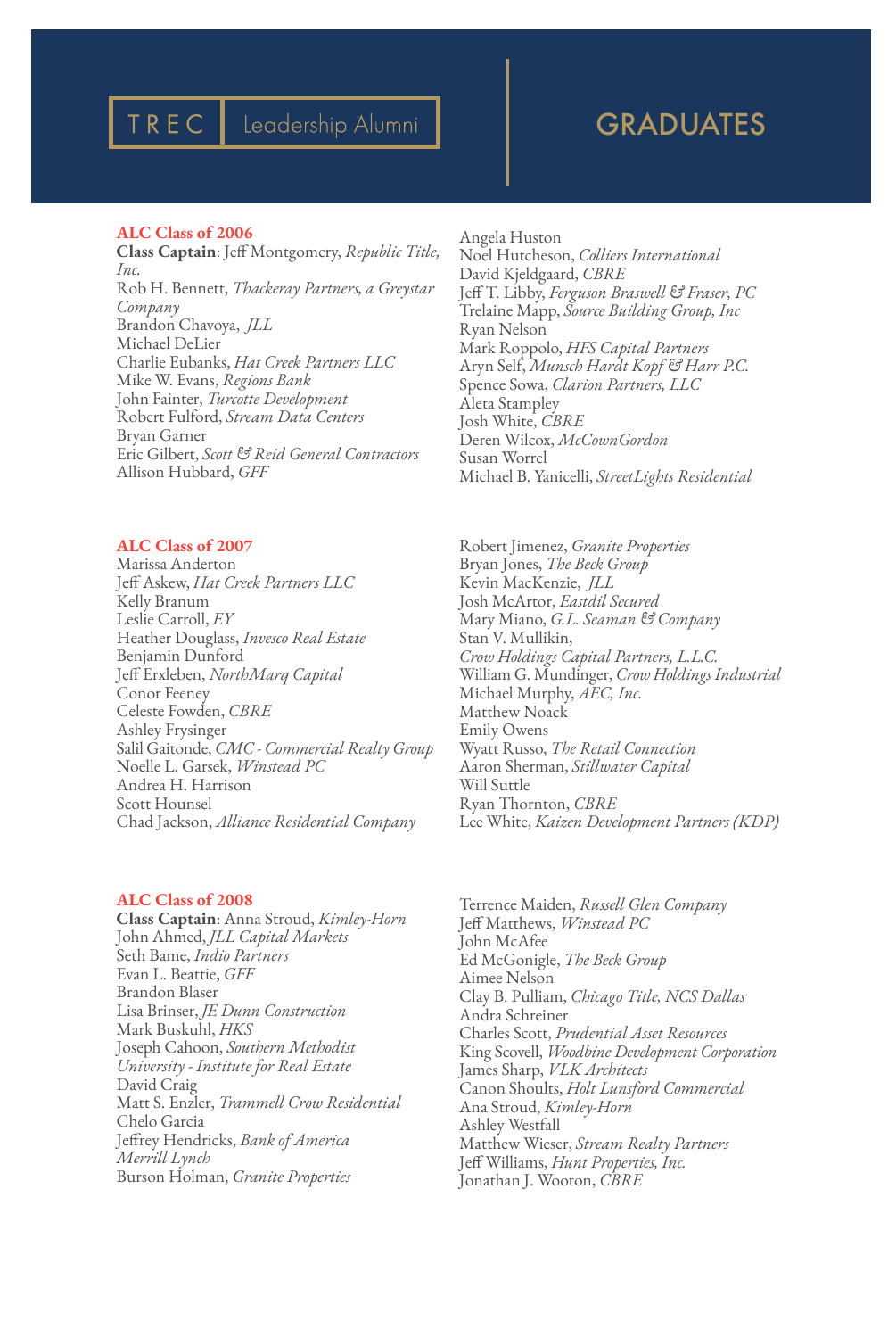# TREC | Leadership Alumni | | | | GRADUATES

# ALC Class of 2009

Class Captain: Ian Fairchild, *Munsch Hardt Kopf & Harr P.C.* James B. Adams, *Corgan* Natalie N. Anderson, *Wells Fargo Bank* Monica Berry, *NTR Metals* Kate A. Cavanaugh, *Stewart Title* Joseph Chu, *Thackeray Partners, a Greystar Company* Mandy Craig Steven Davis, *J Small Investments* Valerie De La Rosa Brendon Fitzgerald, *Ryan, LLC* Mike Jones, *Hillwood Urban* Prama Kumar, *Hill & Wilkinson*

# ALC Class of 2010

Class Captain: Zach D. Edwards, *Gensler* Jeff Anderson, *Harrod Healthcare Development* Oksana Beard, *Goldman Sachs* Aaron Bidne, *Granite Properties* Michelle R. Brown, *Jones Day* Steven Caufield Layne Court Ian Fredrickson Billy Gannon, *Cushman & Wakefield* Gerry Hedgcock, *Crow Holdings Capital Partners, L.L.C.* Bret Hefton, *Avison Young* Holden Heil, *Chicago Title, NCS Dallas*

# ALC Class of 2011

Class Captain: Matt Brendel, *Legacy Partners* Cullen Aderhold, Jr., *JLL* Shaun Allen, *Cypress Equities* Ben Appleby, *Paladin Partners* Robert Blount Adam Brown, *Trinsic Residential Group* Brack Bryant, *Haynes and Boone, LLP* Katy Cleary Matt Colter, *Crow Holdings Capital Partners, L.L.C.* Summer Cook, *Pacific Builders, Inc.* Nathan Golik, *NexCore Group* Sarah Hinkley Kennington, *Thirty-Four Commercial, Inc.* Jill Ibison Vessels, *Corgan* Nick Jarke, *TIER REIT, Inc.* Mace McClatchy, *KTR Capital Partners*

Jeff M. LaBauve, *Comerica Bank* Monica Libbey Justin M. Miller, *Transwestern* Tiffini Miller, *JLL* Justin M. Moon, *JLL* Seth Parker, *ATCAP Partners* Sarah Payne Erickson Jason T. Piering, *JLL* Randy Primrose, *Magnolia Property Company* Clark Pulliam, *Chicago Title, NCS Dallas* Justin Ridnour, *The Ridnour Company* Oliver Robinson, *Centennial Real Estate Company, LLC* Brooke Schmidt, *EY*

Benton J. Hyatt, *Hillwood Urban* David Liggitt Jon S. McCurdy, *PNC Bank* Amber Nunley, *LegacyTexas* Rebecca Rambie, *CBRE* Brooke Reynolds Maria C. Schindel, *Stewart Title* Nathan Schubert, *Crow Holdings Capital Partners, L.L.C.* Dallas M. Snow, *Jones Commercial Interiors* Don Ta Hillary VonAhsen, *Kimley-Horn* Alan Williams, *EY*

Matt McGeath Chris McNeer, *Thackeray Partners, a Greystar Company* Katie Morrow, *Hillcrest Bank* Greg Nadeau, *StreetLights Residential* Jeff Patman, *Capital Title of Texas* James Ray, *MetLife Real Estate Investors* John L. Riggins, *Talley Riggins Construction Group, LLC* Chris Roach, *BBG* Ace Roman, *Granite Properties* Katy Slade, *Mintwood Real Estate* David Smart, *Deloitte.* Tucker Thomas, *Blackwell, Blackburn & Stephenson LLP* Elizabeth Trosper Meredith A. Wallace, *Wallace Johnson Studio*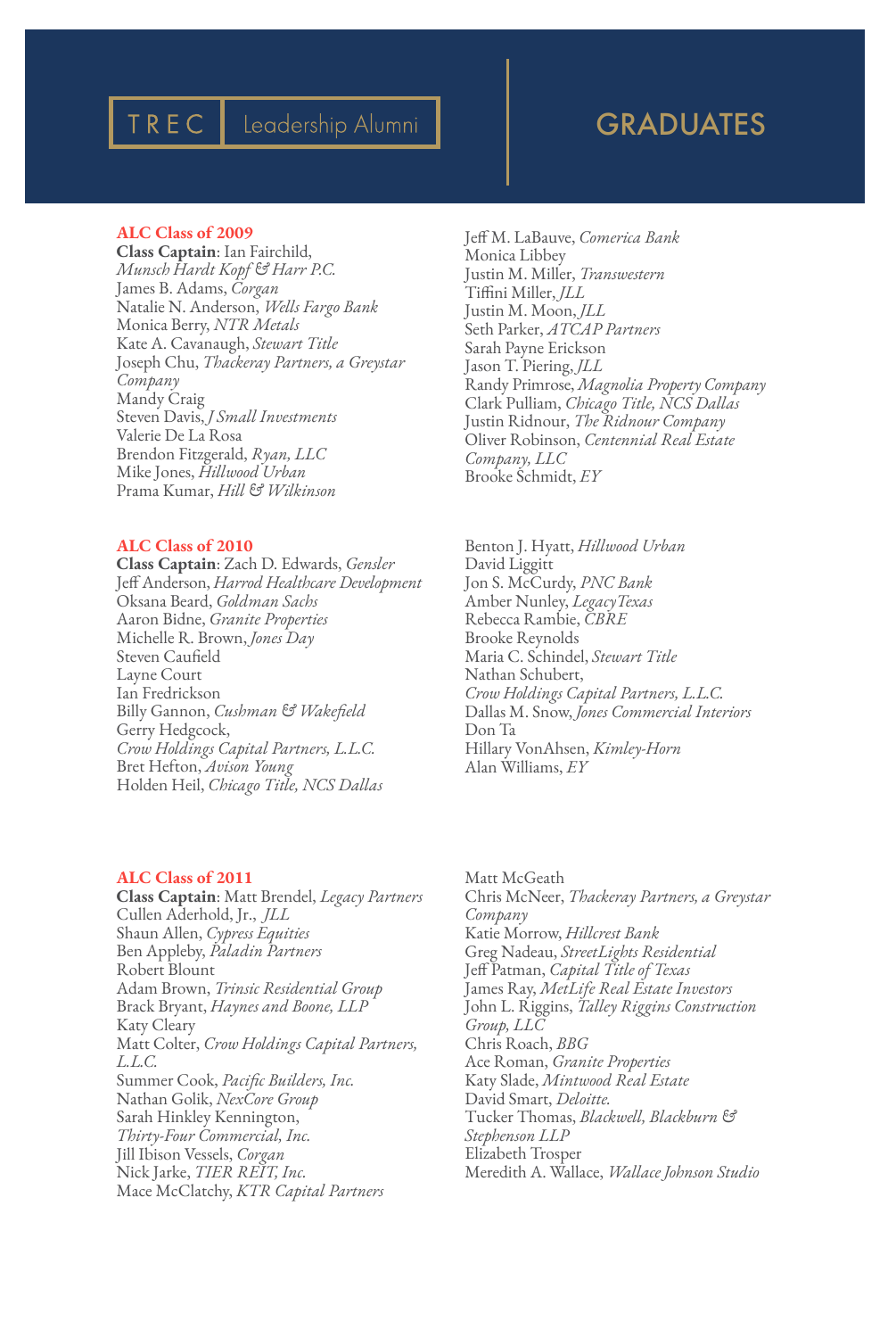# GRADUATES

# ALC Class of 2012

TREC

Class Captain: Josh A. Hedderich, *Entrada Partners* Tyler Adams, *Greenlight Development Company* William Adams, *Falcon Realty Advisors, LLC* Shane M. Bowen, *CIBC* Chad Bradshaw, *The Retail Connection* Jonathan Bryan, *CBRE* Emily Cohn Pyle, *Gordon Highlander* Douglas Colquitt Thomas Crowther, *The Crowther Group* James Curtin, *JLL* Sean Dalton, *Younger Partners, LLC* Melanie W. Daugherty, *Haworth, Inc.* Tanya Davis, *Goldman Sachs* Matt Field, *Granite Properties*

Leadership Alumni

# ALC Class of 2013

Class Captain: Courtney Spellicy Andrea Albright, *Bank of America Plaza* Alison Beck-Maller, *Stantec* Joe Berry, *Pintail Partners* Lindsay A. Billingsley Sayers Brown Todd Burtis, *GFF* Troy Daniel, *Thackeray Partners, a Greystar Company* Roy Evans, *Balfour Beatty Construction* Justin L. Goertz, *Invoke Tax Partners* Darrell Graf, *Citigroup Global Markets, Inc.* Amanda Green, *Gaedeke Group LLC* Spencer Hale, *iStar Inc.* Jessica Heer, *Dallas Regional Chamber*

### ALC Class of 2014

Class Captain: Matt Ballard, *CBRE* Darcy Barnes, *Bank of America Merrill Lynch* Josh Barnes, *Holt Lunsford Commercial* Jessica Baxter, *Engrain* Brian Bischoff, *Chief Partners LP* Hoshi Brooks, *Perkins&Will* Lindsey Carroll, *Republic Title, Inc.* Chad Crozier, *Independent Financial* Brian Driesse, *Trinsic Residential Group* Ward Eastman, *Cushman & Wakefield* Kyle J. Ehle, *Lasco Acoustics and Drywall* Bill C. Fishel Colin Fitzgibbons, *Hunt Realty Investments, Inc.* Reid Goetz, *Hillwood Properties* Brad Holdbrook, *Haynes and Boone, LLP*

Matthew Gilmore, *EB Arrow Retail* Dan Harris, *Stream Realty Partners* Joe Kidwell, *Husch Blackwell LLP* Keenan Kolendo, *Haynes and Boone, LLP* Jessie La Patra-Greene Brett L. McMillan, *Dogwood Commercial* Charlie Morris, *Avison Young* Nathan P. Nash, *Steeplechase Ventures, LLC* Courtney Naudo Michael Oswald, *Hill & Wilkinson* Clay Roby, *Stillwater Capital* Ryan Safford Joel S. Schubert, *Miramar Holdings* John M. Stewart, *Sentinel Asset Management Inc.* Will Themer, *Munsch Hardt Kopf & Harr P.C.* Emily Tramuto

Brendon Hollier Mark Lewis, *Trammell Crow Company* Matt C. Lewis, *Trinsic Residential Group* Elizabeth Malone, *Eastdil Secured* Heather McClain Venegoni, *CBRE* Keneisha M. Miller, *7-Eleven Inc.* Andrew Morgan, *42 Real Estate, LLC* Linda Panchasarp, *JLL* Sam Peck, *Crow Holdings Capital Partners, L.L.C.* Jill Rodriguez, *JLB Partners* Paul E. Rowsey, *Ryan Companies US, Inc.* Clayton Thomas, *Thomas Holland, LLC* Justin Tonick, *Andrews Barth, PC* Tommy Tucker, *SHOP Companies* Mason M. White, *Inwood National Bank* Adam D. Williams, *Denali Properties*

Sara Hooker Kim Lan, *Alamo Manhattan, LLC* Stephanie Laughlin, *Jacob & Hefner Associates* Misty L. Lewis Brad Moynihan Aaron Murff, *Banner Oak Capital Partners, LP* Shela Patel, *Corgan* James S. Rust, *Hudson Advisors, L.P.* Matthew R. Shem, *Hill & Wilkinson* Nathan Stone, *Berkadia Commercial Mortgage* Tobin Swope, *Winstead PC* Joseph Tu, *Provident Realty Advisors, Inc*. Paul Whitehead Matt Wilson, *The Retail Connection* Jonathan Wood, *GFF*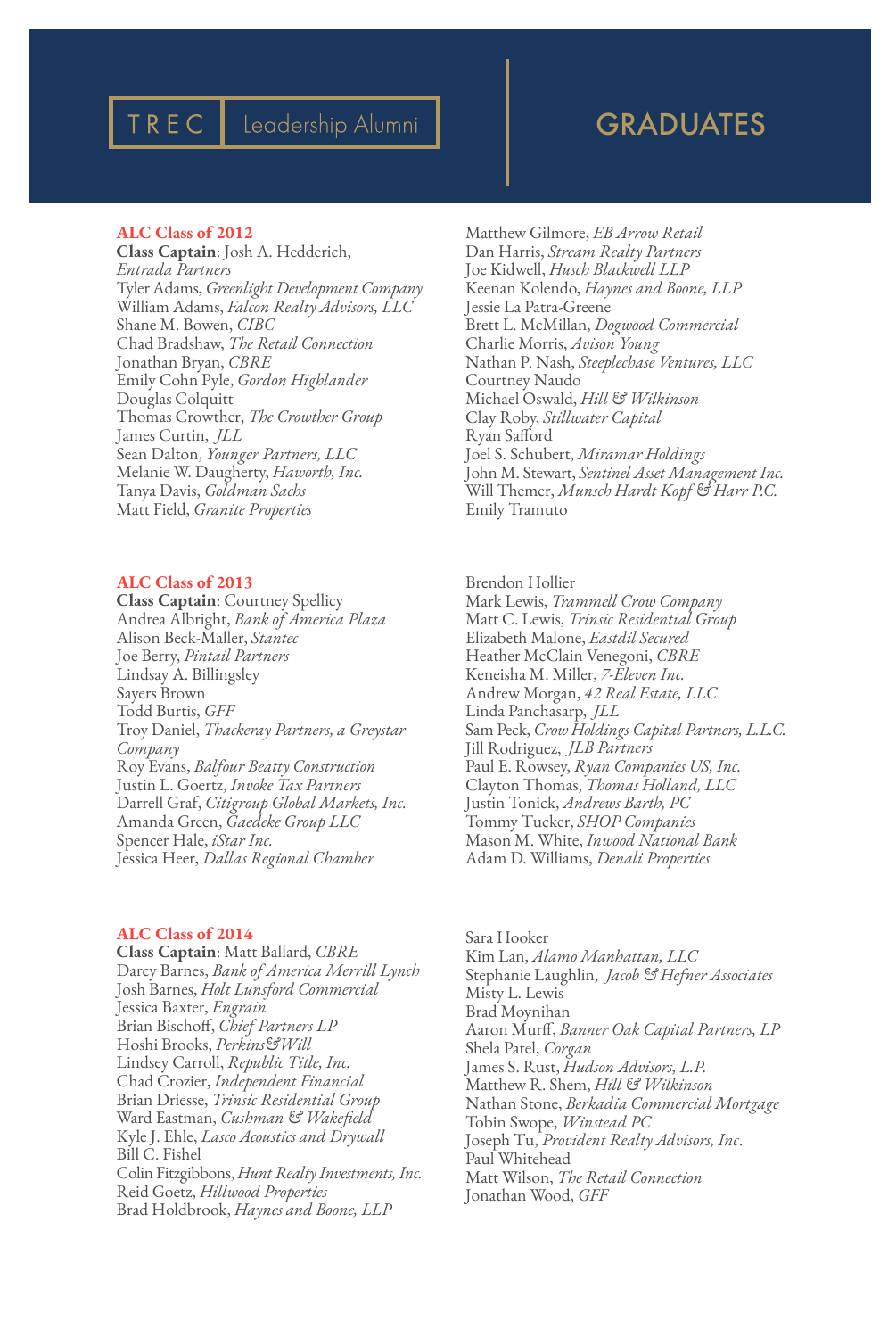# TREC | Leadership Alumni | | | GRADUATES

# ALC Class of 2015

Class Captain: Emily Henry, *Studio Outside* Susan E. Bailey, *Crow Holdings Capital Partners, L.L.C.* David Brock, *Bank of Texas* Clinton J. Chaffin, *Silverpeak Argentic* Katie Cleaveland, *Goldman Sachs* Haley R. Collard, *Rosewood Property Company* Greg Collins, *Berkshire Group* Michael Collins, *MedCore Partners* Harlan Davis, *CBRE* Marti DuBuisson, *Corgan* Dustin Dulin, *JLL* Colesen Evans, *Cypress Point Wealth Management* Phill Geheb, *Munsch Hardt Kopf & Harr P.C.* Mack Haisten, *Morgan Stanley*

# ALC Class of 2016

Class Captain: Anna C. Procter, *AG&E Structural Engenuity* Scott M. Armstrong, *Gensler* Tyler Berns, *Birch Construction* Brian Bolton, *Locke Lord LLP* Phillip Brenner, B*ank of America Merrill Lynch* Tom Burns, *Square Mile Capital Management LLC* Ryan C. Campbell, *Wells Fargo Bank* Britton Church, *JLB Partners* Caitlin G. Clinton, *Eastdil Secured* De'On T. Collins, *JLL* Derrick Cranor, *Monogram Residential Trust* Scott Cullins, *EY* John Dickenson, *Holt Lunsford Commercial* Ces Escamilla, *Truist*

# ALC Class of 2017

Class Captain: Ryan Koch, *Pacheco Koch Consulting Engineers, Inc.* Sumner Billingsley, *Billingsley Company* Jason Burke, *Granite Properties* Lance Buxkemper, *Bank of America Merrill Lynch* Aaron T. Capps, *Griffith Davison & Shurtleff, P.C.* Heath Cheek, *Bell Nunnally & Martin LLP* Michael Cosby, *JLL* James Brandon Davis, *KPMG* Aaron Echols, *Frost Bank* Katy Jane Halpin, *Cushman & Wakefield* Jason Hauck, *Trinsic Residential Group* Mark Hayes, *HPI Real Estate Services & Investments* Corinne Hoffman, *L&B Realty Advisors, LLP* Anna Johnson, *Perkins&Will*

Sarah H. Hauptman Kate Humphries, *Balfour Beatty Construction* Alex John, *HKS* Mitch Knicely, *Hudson Advisors, L.P.* Dylan Leonoudakis, *Slate Properties* Jason McLaughlin, *ARCO/Murray Design Build* Clayton Newman, *Swingle, Collins & Associates* Robin Offutt, *Deloitte.* Amber Rao, *KeyBank* Kasey Ratliff, *Winstead PC* Campbell Roche, *JLL* Jared Rooker, *SLS Consulting, LLC*  David Sibley, *Colony Capital, Inc.* Megan Smith, *Trammell Crow Residential* Miller Sylvan, *JPI* Marcus P. Walther, *SWBC Real Estate, LLC*

Lauren Goodman, *Invesco Real Estate* Michael Hoy, *RangeWater Real Estate* Philippe Lapointe, *Lantower Residential* Hunter M. Lee, *HPI Real Estate Services & Investments* Tayler Lee, *Thackeray Partners, a Greystar Company* James Leggett, *Banner Oak Capital Partners, LP* Yixiao Liu, *TBG Partners* Holly Magliolo, *Winstead PC* Ashley Martzen, *Martzen Real Estate Law* Brian S. Myers, *CBRE* Michael Nelson, *BBG* Elizabeth Parham Johnson, *Wallace Johnson Studio* Clay Pickering, *The Retail Connection* Alisan Rutland, *Walker & Dunlop* Arthur Santa-Maria, *Hoque Global* Sarah Scott, *Kimley-Horn*

Andrew Kastanos, *StreetLights Residential* Zachary Lamp, *HKS* Holden Lunsford, *Holt Lunsford Commercial* Todd Marchesani, *Holt Lunsford Commercial* Taylor Pearce, *Harbert Management Corporation* Ross E. Ruschhaupt, *RBC Capital Markets* Brian N. Smith, *Crescent Real Estate LLC.* Chelsea Story, *CBRE* Drew Tappan, *Greystar* Caleb Trotter, *Munsch Hardt Kopf & Harr P.C* Brian Webster, *KWA Construction* Jeff Wood, *JLL* Tara Worthey Zach Wszolek, *Goldman Sachs* Chris Young, *Comerica Bank*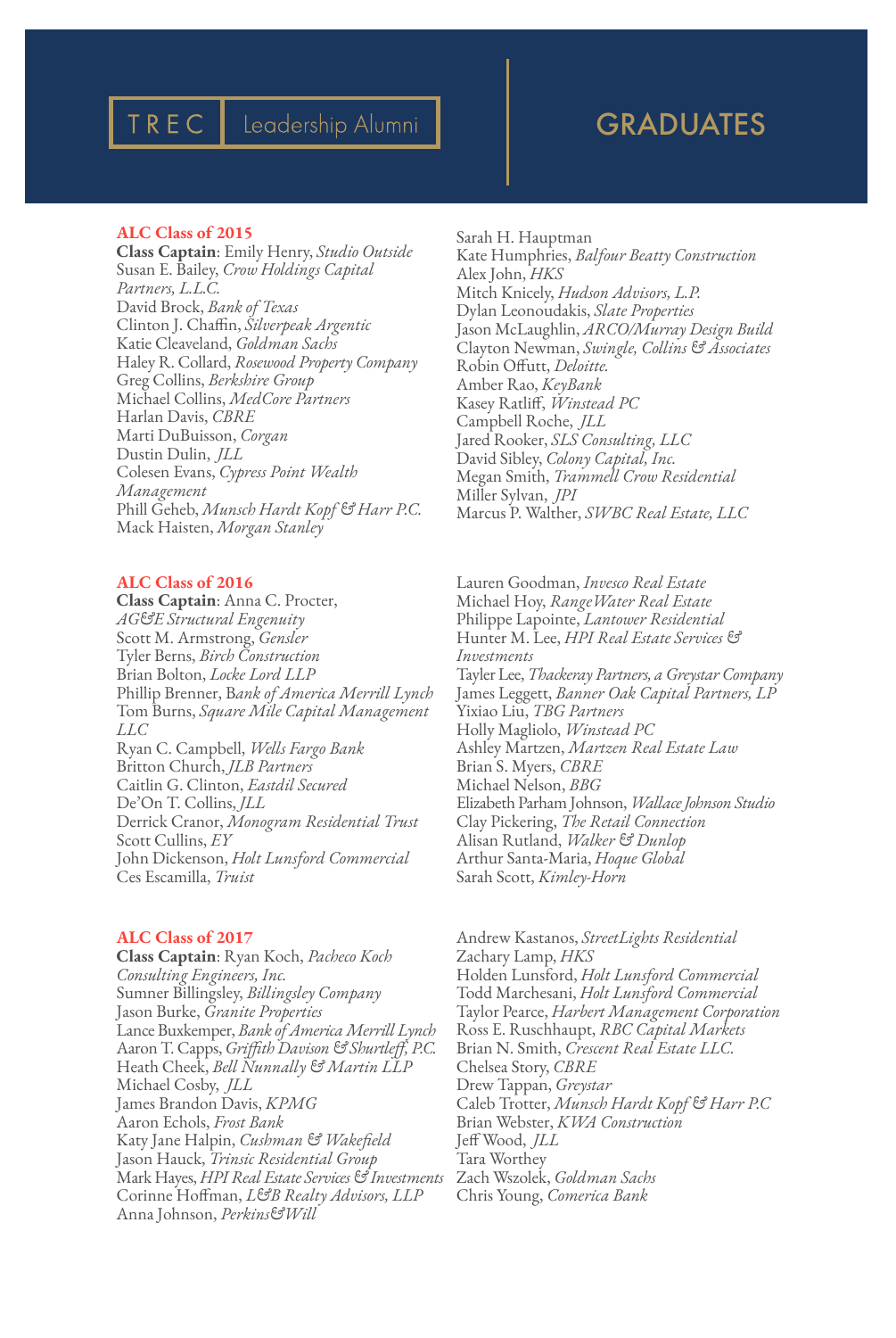# Leadership Alumni

# GRADUATES

## ALC Class of 2018

TREC

Class Captain: Elias C. Bahar, *Balfour Beatty Construction* Brad Barton, *DPR Construction, Inc.* Caroline Binning, *JLL* Chad Boyette, *Tonti Properties* Brett Clark Taylor Clark, *Bank of America Merrill Lynch* Richmond Collinsworth, *Bradford Companies* Caroline E. Compton, *Corgan* Kendall Coppedge, *Invesco Real Estate* Gregory K. Coutant, *StreetLights Residential* Alexandra Cullins, *CBRE* Steven Dimitt, *Platt Cheema Richmond, PLLC* Jay Dreiling Sadie Fitzpatrick, *Husch Blackwell LLP* Allison Frizzo, *Hart Advisors Group*

# ALC Class of 2019

Class Captain: Jackie Dyer, *Munsch Hardt Kopf & Harr P.C.* John C. Adolph, *Winstead PC* Clay Arnold, *Republic Title, Inc.* Ryan Buchanan, *CBRE* Ashley L. Carter Jackson, *Pacheco Koch Consulting Engineers, Inc.* Ashley Curry, *JLL* William Daniell, *Glenstar* Seth Eaton, *Winstead PC* Amanda Ethridge, *Haynes and Boone, LLP* Shay Gokhale, *Billingsley Company* Robert Henning, *Northwestern Mutual Real Estate* Andrew R. Henry, *Hill & Wilkinson* Jeff Hughes, *Hudson Advisors, L.P.*

## ALC Class of 2020

Class Captain: Emily A. Ronck, *Corgan* Brandon M. Avedikian, *Holt Lunsford Commercial* Eliza Bachhuber, *CBRE* Beth Bankston, *Wells Fargo Bank* Cody A. Canafax, *JPMorgan* Clare P. Carona, *Gensler* Brooke M. Donnelly, *Munsch Hardt Kopf & Harr P.C.* David Eseke, *Cushman & Wakefield* Eric Fleps, *ARCO/Murray Design Build* Mike Galindo, *LG Capital* Matt R. Goyne, *Compatriot Capital, Inc.* Beth S. Groen, *United Design Architects* Paul L. Howell, *Presidium Group*

Grant Grubich, *Winstead PC* Stephanie Herold, *Todd Interests* Kellie Jasso, *Balfour Beatty Construction* Scott Kirchhoff, *Trammell Crow Company* Danielle Koontz Christopher J. Murphy Sarah Ozanne, *Stream Realty Partners* Audrey Schmeltz, *Matthews Southwest* Ware Smith Ryan M. Stoll, *MYCON General Contractors* Chase A. Stone, *Cawley Partners* Robert Taylor, *Thackeray Partners, a Greystar Company* Elizabeth Wattley, *CitySquare* Jason Weeks, *Brasfield & Gorrie, LLC* Tyler Williams, *Frontier Equity*

Jaime Kelley, *Invesco Real Estate* Preston Kissman, *Corgan* Rande LeCours, *Balfour Beatty Construction* Edmund Lord, *Diamond Realty Investments* Matt Lucas, *Kimley-Horn* DJ Meagher, *JLL* Jon Meyers, *MBL Title* Brian Mullen, *Four Rivers Capital* Suzanne Pickett, *Bank of America Merrill Lynch* Nadia Podkopova Meredith Rooker, *OMNIPLAN, Inc.* Gini V. Rounsaville, *JLL* Thomas M. Sheehy, *CBRE* Leo Smith, *Veritex Community Bank* Patrick S. Todd, *Todd Interests* Dani Veeder, *Rudick Construction Group* Peter R. Yates, *Olive Mill Holdings*

Alexandra M. Lane, *Commerce Bank* Caroline Leary, *JLL* Michael McCormack, *JLL* Raymond L. "Macki" McKim, *Cushman & Wakefield* Benton Payne Jacob A. Price, *Whiting-Turner Contracting Co.* Nicholas Rahman, *ZOM Living* Jenny J. Schreiner, *Altschuler and Company* Karch A. Schreiner, *Hillwood Urban* Lee Small, *MBL Title* Jordan Snyder, *Gardner Capital* Kristi T. Waddell, *Cawley Partners* Roger A. Waggoner, *Deloitte.* Will R. Winkelmann, *Winkelmann & Associates* Kurt Wolber, *Thackeray Partners, a Greystar Company* Shan Zaidi, *Venture Fuel Partners*